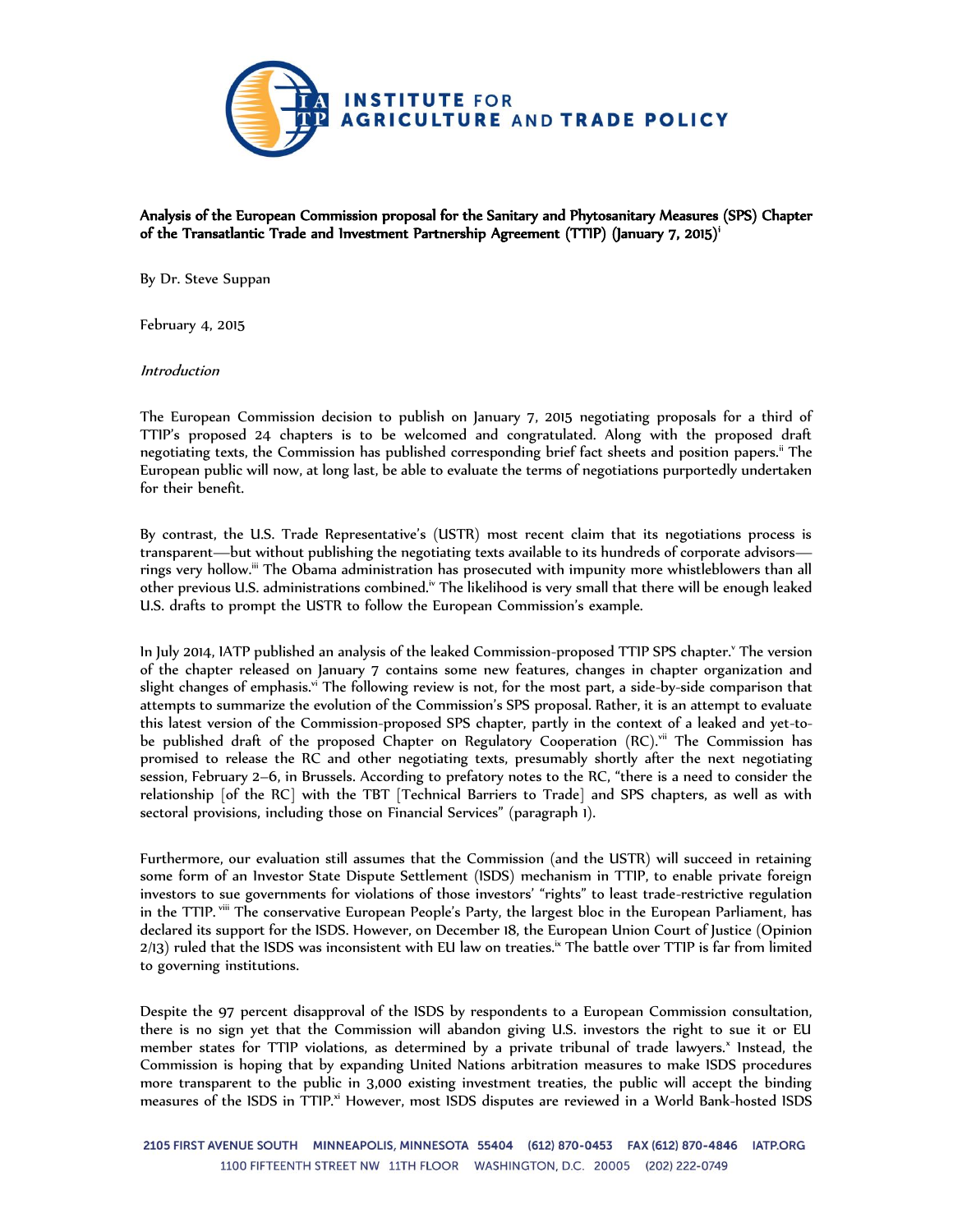process, where there are no due process or transparency requirements to make the ISDS less opaque to the public.<sup>xii</sup>

Whether or not the ISDS is applied to all the TTIP chapters is a matter of controversy among U.S. TTIP proponents. As reported in IATP's analysis of the leaked SPS text, the U.S. Trade Representative is thus far reluctant to apply the ISDS to the SPS chapter, despite intense pressure from the food and agribusiness industry and members of the U.S. Congress to make the SPS chapter "fully enforceable."xiii Part of that controversy is over proposals to make the SPS chapter enforceable through a state-to-state dispute settlement mechanism established within TTIP, but there is also concern that "fully enforceable" is very likely a euphemism for "by-means-of-the-ISDS." (The North American Free Trade Agreement allows for SPS disputes to be settled by a five-person arbitral panel, if NAFTA's government-to-government dispute settlement process fails to resolve an SPS dispute.<sup>xiv</sup>)

# Regulatory Cooperation and the SPS chapter

One of the purposes of the RC, Article 5, "Early information on planned acts," is to preempt the need for ISDS or government-to-government dispute litigation by ensuring that both the EU and U.S. can influence the development from inception of any "regulatory act," particularly by means of a trade and investment impact assessment before a regulation is implemented: "For planned regulatory acts at central level undergoing impact assessment each Party shall make publicly available, as early as possible, information on planning and timing leading to their adoption, including planned stakeholder consultations and potential for significant impacts on trade or investment." (Article 5.2) Regulatory cooperation will require an early warning to industry about any regulation that might impair the investor's trade or investment interests. This preemptive approach to regulation has a parallel track in bills before the U.S. Congress. $^{\rm w}$ 

The Commission proposes in the RC to apply TTIP to U.S. sub-federal, as well as EU member state, rules. Article 12, a placeholder in brackets (brackets signify lack of agreement among negotiators) outlines the intent to table a proposal "for exchanges on planned or existing regulatory acts of US States and of the central national authorities of EU Member States on a reciprocal basis, in areas where such acts have or are likely to have a significant impact on trade and investment between the EU and the US" (Article 12.1). Given the breadth of application of this placeholder provision, U.S. States will be under pressure to ensure that their regulatory innovations and divergences do not come under review to determine if they have a "significant impact." The Commission will be obliged by the Treaty of Amsterdam to demonstrate that allowing the U.S. and its investors to threaten litigation concerning EU member state regulations and laws does not violate the principle of subsidiarity that governs EU decision-making.<sup>xvi</sup>

Article 6 of the RC on "Stakeholder Consultations" would require the U.S. and EU to "take into account" the views of "any interested natural or legal person" at any stage of development of a "regulatory act." It is not unreasonable to assume that "interests" concerning potential trade and investment impacts would prevail in stakeholder consultation about a trade and investment agreement. However, in Article 15, "Participation of stakeholders," non-industry representatives will be able to participate in an at least once a year meeting to discuss the "Annual Regulatory Co-operation Program." Furthermore, "Participation of stakeholders shall not be conditional on them being directly affected by the items on the agenda of each meeting" (Article 15.2).

In sum, the ambition of the RC is to exchange information and "pre-normative research" and science (Article 11.4), in order to preempt regulatory conflict, so as to prevent "significant impacts on trade or investment" and litigation about regulatory differences. As noted above, in the prefatory remarks to the RC, the approach to regulatory cooperation that provides an early warning system to industry about regulation that may have a "significant trade and investment impact" will be applied to SPS issues.

Objectives of the SPS chapter and "necessary" resources for its implementation (or not!)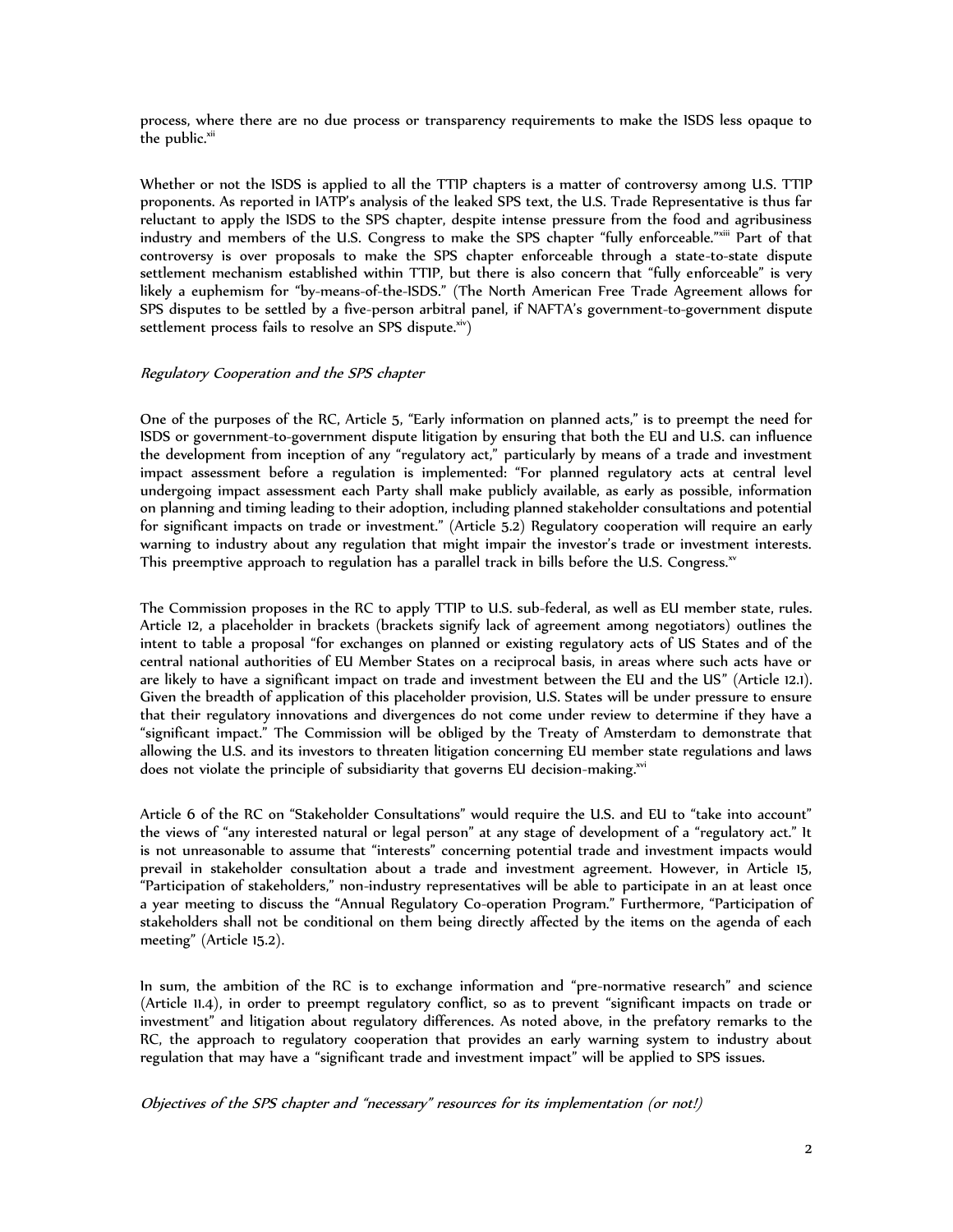The proposed Article 3 of the SPS chapter would require the EU and U.S. to "avail themselves of the resources necessary to implement this Chapter." However, it is not clear that this provision will be enforceable for the purpose of protecting human, plant and animal health. The primary purpose of the chapter is to expedite trade "to the greatest extent possible while preserving each Party's right to protect human, animal or plant life and health in its territory" (Article 2.1). However, the kind and amount of resources (budgetary, human and technical) "necessary" to maximize trade in food and agriculture products are not always the same in quantity or kind as what are required to ensure the protection of human, plant and animal health.

For example, under proposed Article 8, "Elimination of redundant control measures," re-inspection of food and agriculture products at the port of entry, a traditional food safety management tool, is banned as "redundant" to export safety controls. Under Article 8, provision of resources for re-inspection of imported food or agricultural products would not be "necessary." However, inspections may be carried out "in exceptional cases" (Article 13.7), according to the article on Import Checks and Fees. But how will competent authorities determine what is exceptional, given the ban on product re-inspections at port of entry in Article 8.2?

Save for "exceptional" inspections, import controls appear to be a review of exporter paperwork, without the verification supplied by import product re-inspection and testing. Banning food and agriculture reinspection as "redundant" to the food safety controls at the exporting facility presumes U.S. capacity to ensure that unsafe food and agricultural inputs to exported products could be detected and traced back from the certified export facility to the origin of unsafe or otherwise unfit ingredients or inputs.

However, according to a 2009 report by the U.S. Department of Health and Human Services, U.S. food companies have very poor food traceability capacity.<sup>xvii</sup> How does TTIP protect European consumers in the event of U.S. traceability failures, given the TTIP ban on re-inspection as a "redundant" food safety control? The U.S. Department of Homeland Security is funding research into computer software that could be applied by the National Center for Food Protection and Defense to trace the origins of food and food ingredients that are intentionally contaminated or adulterated.<sup>xviii</sup> But this software has yet to be tested, much less applied successfully, to the vastly larger supply chains of unintentionally contaminated, adulterated or inaccurately labeled food.

Budget- and policy-diminished U.S. food import inspection capacity has allowed contaminated imported meat to remain in U.S. supply chains for up to a year, according to a Food and Water Watch letter on January 20 to the U.S. Department of Agriculture, citing a recall of 170,000 pounds of imported pork products.<sup>xix</sup> The elimination or even reduction of re-inspection expedites trade, but it does not realize the otherwise abstract goal of "preserving each Party's right" to enable and enforce regulatory protections.

Members of both the U.S. Congress and food industry oppose providing resources for implementation and enforcement in the form of fees for auditing and certifying the capacity of export food facilities to trade safely. $\alpha$  A proposed hike in fees for treatments on imported agricultural products to prevent invasive species is strongly opposed by U.S. industry.<sup>xxi</sup> However, a strong anti-tax and anti-regulatory Republican majority in Congress<sup>xxii</sup> seems unlikely to provide the "necessary resources" for TTIP or any other trade agreement in the form of a tax increase.

Even if SPS measures were to be made "fully enforceable" and subject to dispute settlement within the agreement, it is unlikely that the EU or the U.S. would sue for failure to provide adequate resources for "preserving the right to protect." TTIP is a trade facilitation agreement and not a public health, plant protection or animal health and welfare agreement. Under trade agreements, including TTIP, SPS regulations must be justified as "least trade restrictive." The public health, animal health or environmental health failure of a "least trade restrictive" measure is not a grounds for an ISDS lawsuit. TTIP provides for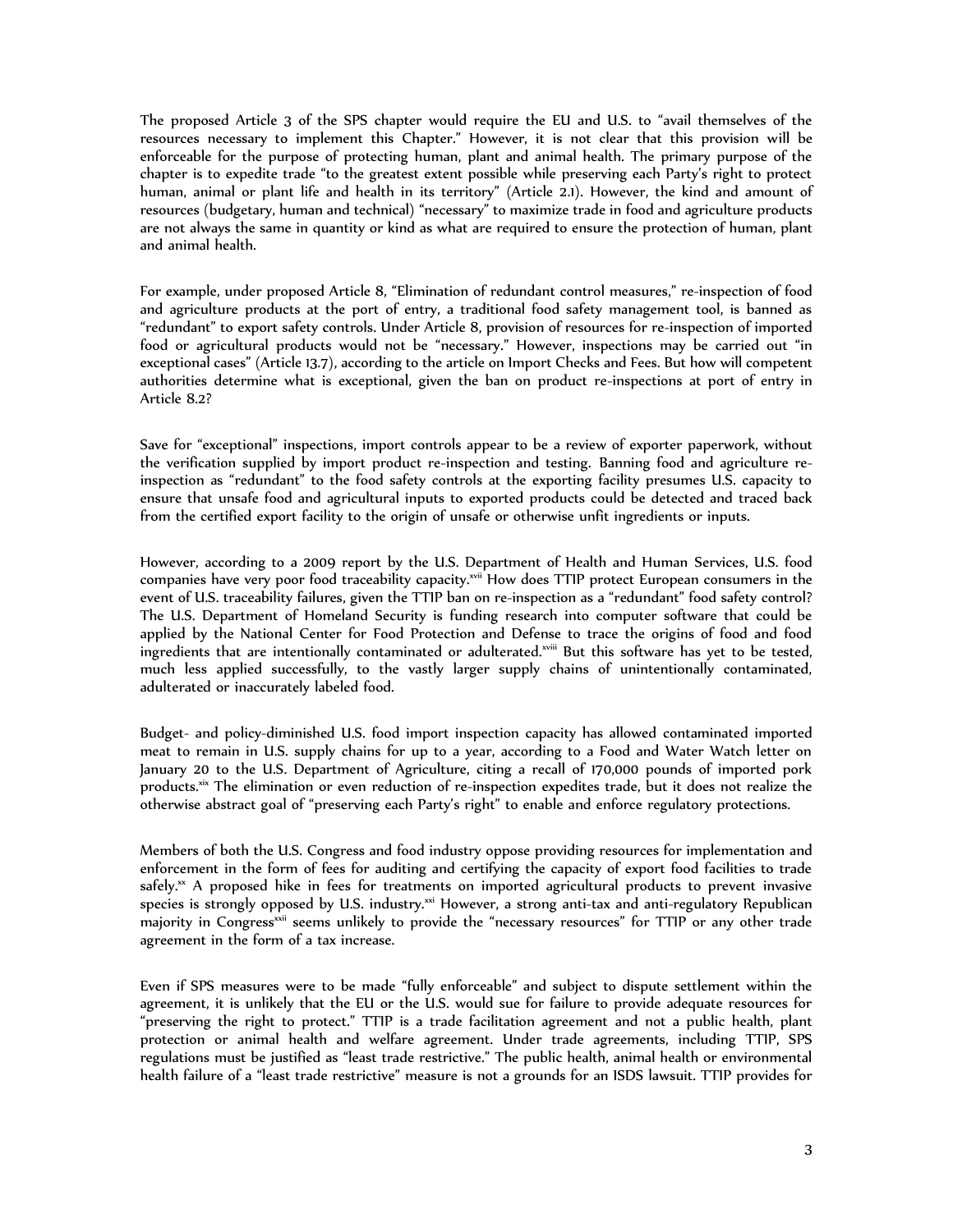no legal redress for anyone other than investors, and now governments, with the January 7 release of the proposed government-to-government dispute settlement chapter.<sup>xxiii</sup>

# Once approved, accepted everywhere

Article 6 of the SPS chapter fulfills the long-time industry demand that once an SPS measure is approved by a competent authority of the importing territory, products to which the measure are applied must be accepted everywhere in the importing territory.<sup>xxiv</sup> The only exemption from this rule is the Article 10 "Adaptation to regional conditions" of plant and animal diseases, which may allow import rejections from food and agriculture products from the afflicted regions, according to criteria adapted from the World Animal Health Organization and the International Plant Protection Convention.

How does the "once approved" measure apply, if one Party is lax in the enforcement of the measure, or if the scientific basis underlying the measure is shown to be shoddy or subject to conflict of interest among the scientific experts, regulatory authorities and applicant for commercialization of products subject to the SPS measure? The European Commission's revision of regulation concerning chemicals has been rife with controversy, particularly concerning conflicts of interest among scientists who have been critical of the Commission's precautionary approach to regulating chemicals. $x^2$  If a U.S. state or an EU member state has an SPS measure that differs from that of the EU or the U.S., is the U.S. state or EU member state nonetheless obliged to allow import of products to which the EU-wide or U.S. federal SPS measure applies?

According to the Center for International Environmental Law, under TTIP, "Sub-regional and sub-federal authorities will be substantially restricted in their ability to enact more protective pesticide regulation. Existing regulatory authorities of the states and Member States are likely to be usurped by these proposals, given the lack of clarity on the role state and Member State authorities will have within the proposed institutional framework for regulatory cooperation."xxvi Currently, the United States allows the use of 82 pesticides that are banned in the European Union. TTIP would require the EU to "harmonize" its precautionary framework, which allows for the banning of chemicals deemed too hazardous for commercial use as pesticides on food, with the U.S. approach, which sets human "tolerance" levels and which ban almost no chemicals.<sup>xxvii</sup>

More stringent EU member state and U.S. state standards are vulnerable to challenge as not "least trade restrictive" under TTIP. For example, the European Food Safety Authority has given a positive risk assessments for an Acceptable Daily Intake of Bisphenol A (BPA) a chemical used in food packaging, most frequently in plastic liners of metal cans.<sup>xxviii</sup> Nevertheless, a few U.S. states, most recently California, have banned BPA as an endocrine disruptor that damages childhood brain development and may be carcinogenic.<sup>xxix</sup> Although the U.S. Food and Drug Administration bans the use of BPA in sippy-cups and baby bottles, it allows its use in food contact surfaces.<sup>xx</sup> Denmark, France, Belgium and Sweden have banned BPA in all food containers for children under three.<sup>xxxi</sup> Under Article 6, regulatory cooperation could lead to a harmonization of BPA standards so that California and other U.S. state could be obliged to allow European Union imports packed in materials containing BPA. Similarly, Denmark and other EU member states could find their bans on BPA in food containers for children under three years of age forcibly harmonized with a U.S. federal tolerance for BPA to enable trade.

# Trade facilitation and "new trade"

The objective of Article 7, "Trade facilitation/conditions" is to "minimise negative trade effects and to simplify and expedite the approval and clearance process while ensuring the fulfillment of the importing Party's requirements" (Article 7.1). One of the ways to simplify and expedite trade facilitation is to require that the U.S. and EU adopt in their regulations the "tolerances and maximum residue levels" of pesticides, veterinary drugs and food additives of the Codex Alimentarius Commission "within 12 months after their adoption" at Codex (Article 7.4). The sole caveat to this trade-expediting rule is if the U.S. or the EU files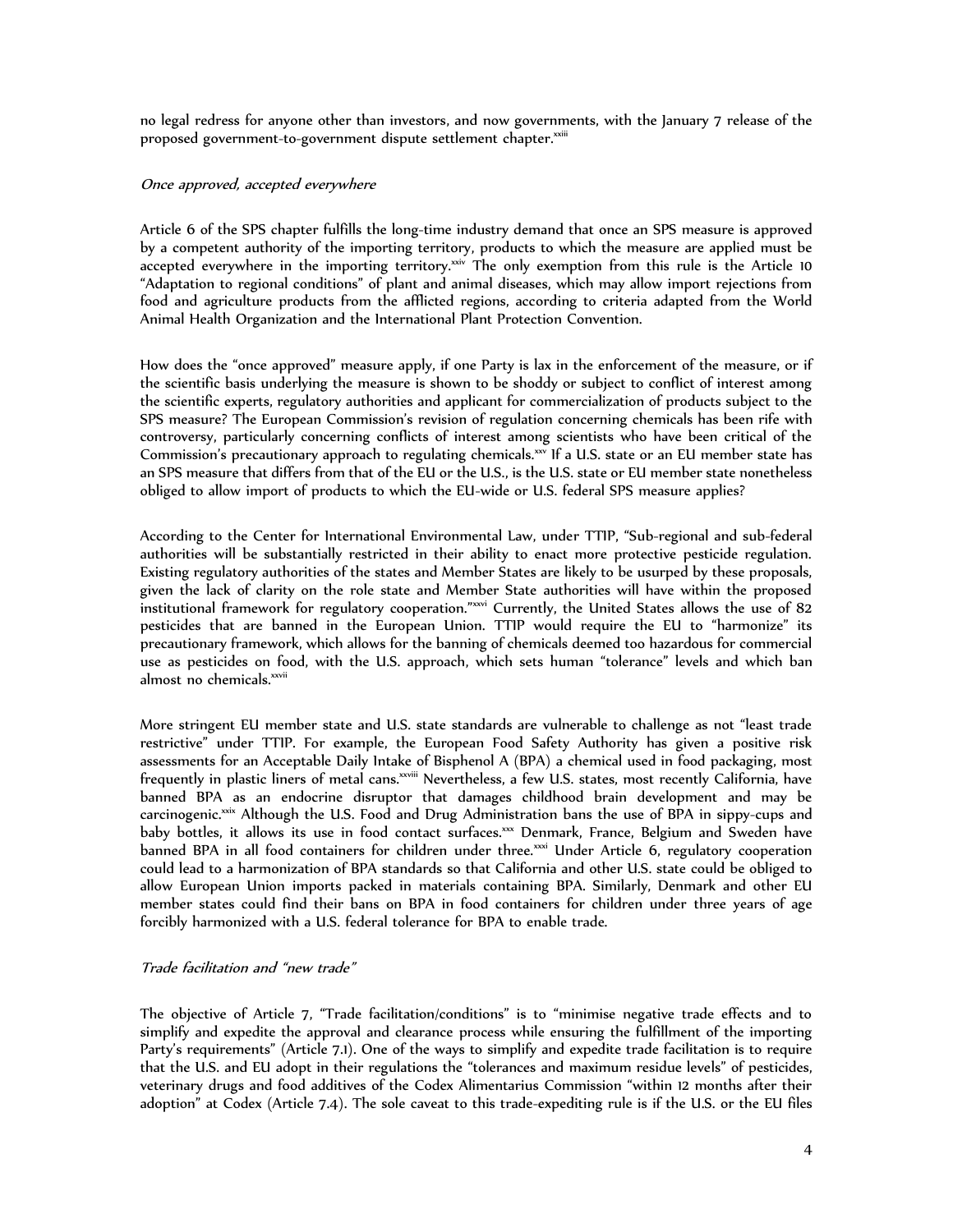a "reservation;" i.e. an objection to the Codex standard, such as the EU's reservation against the very controversial Codex standard for ractopamine, a failed asthma drug repurposed as a veterinary drug to produce lean pork in hogs.<sup>xxii</sup> But if this TTIP proposal is accepted, the EU and the U.S. will have to enforce all Codex standards, save for the ones "reserved," even if the scientific basis of the standard is subsequently shown to be inadequate to protect human health. Historically, due to resource constraints, Codex has been slow to agree on new international risk assessment to enable revision of an agreed standard.

So confident of the scientific integrity and adequacy of the Codex standards are the U.S. and EU that approval of the food export facilities by the importing competent authority adopting these standards is almost a formality. The importing competent authority must approve within "[one month]" (the brackets signify disagreement within the Commission in a chapter remarkably free of brackets) the food export facilities of the U.S. and EU member states "without prior inspection of individual establishments or facilities . . ." (Article 7.11). No facilities inspection of any individual facility can be required prior to review of documentation to ensure that all export facilities meet the importing country's requirements. After the "if" comes a list of conditions in the yet-to-be-negotiated Annex VI of the chapter.

Perhaps the greatest challenge to the rules for minimizing negative trade effects and simplifying and expediting trade are the import control measures allowed temporarily for "new trade" (Article 7.12 A.). "New trade" is not defined, but presumably includes foods derived from novel (and patented) technologies, such as agri-nanotechnology and plant synthetic biology. For example, the Center for Food Safety (CFS) has documented that nano-silver, an anti-microbial, has been incorporated into 60 foods or food contact surfaces, according to manufacturer claims. xxxiii The atomic-to-molecular size of nanomaterials results in chemical, biological and physical properties of interest to industry, but also results in toxicological and mutagenic risks not present in the macro counterparts of those materials. Yet none of these food products or claims about them are regulated, although the Food and Drug Administration has advised industry to consult with the FDA when incorporating nanomaterials into their products.<sup>xxiv</sup>

According to CFS, the European Food Safety Authority's survey of food safety authorities in other countries suggests that 120 foods and food contact surfaces have entered into international trade.<sup>xxx</sup> There are no Codex maximum residue levels or tolerances of nanomaterials for the EU or U.S. to adopt to minimize negative trade impacts or to simplify and expedite import of nano-food or agricultural products, including nano-pesticides. Indeed, in the United States, NGOs have litigated to require regulation of nano-pesticides that takes into account the unique properties, relevant metrics and risks posed by nanomaterials.<sup>xxxi</sup> Both U.S. and EU NGOs have evaluated some of the public, environmental and worker safety health risks of nanomaterials and have made some proposals for regulation.<sup>xxvii</sup> Yet despite the laboratory-tested evidence of nanomaterials in commercialized food products,<sup>xxxvii</sup> there are no MRLs or tolerances, much less regulations, which could facilitate new trade safely in agri-nanotechnology products.

Food products derived from synthetic biology, which creates and manipulates DNA sequences not found in nature, are beginning to be commercialized in the United States under the more than 30-year-old deregulatory Coordinated Framework Agreement for the Regulation of Agricultural Biotechnology.<sup>xxix</sup> Product developers using a new generation of gene modification techniques are taking advantage of a loophole in the U.S. Department of Agriculture's rules for GMOs to demand immediate deregulation of their products. As a result of the USDA's erroneous claim that it has no legislative authority to regulate the new generation of genetically engineered crops, the Center for Food Safety's Dr. Doug Gurian-Sherman has written, "the trickle of GE crops escaping regulation is threatening to become a flood."<sup>xl</sup>

Although the TTIP SPS chapter recognizes that the U.S. and EU have the right to protect themselves from "regulated pests" (Article 10.7 and Article 13.5), it is not clear if invasive species are among the regulated pests. The deregulation of products derived from new plant genetic modification techniques will allow open field trials of Synthetically Modified Organisms that could become invasive species and unregulated pests. Under the "new trade" facilitation provision, it is not clear that even temporary import controls could be applied to the exports of products derived from plant synthetic biology.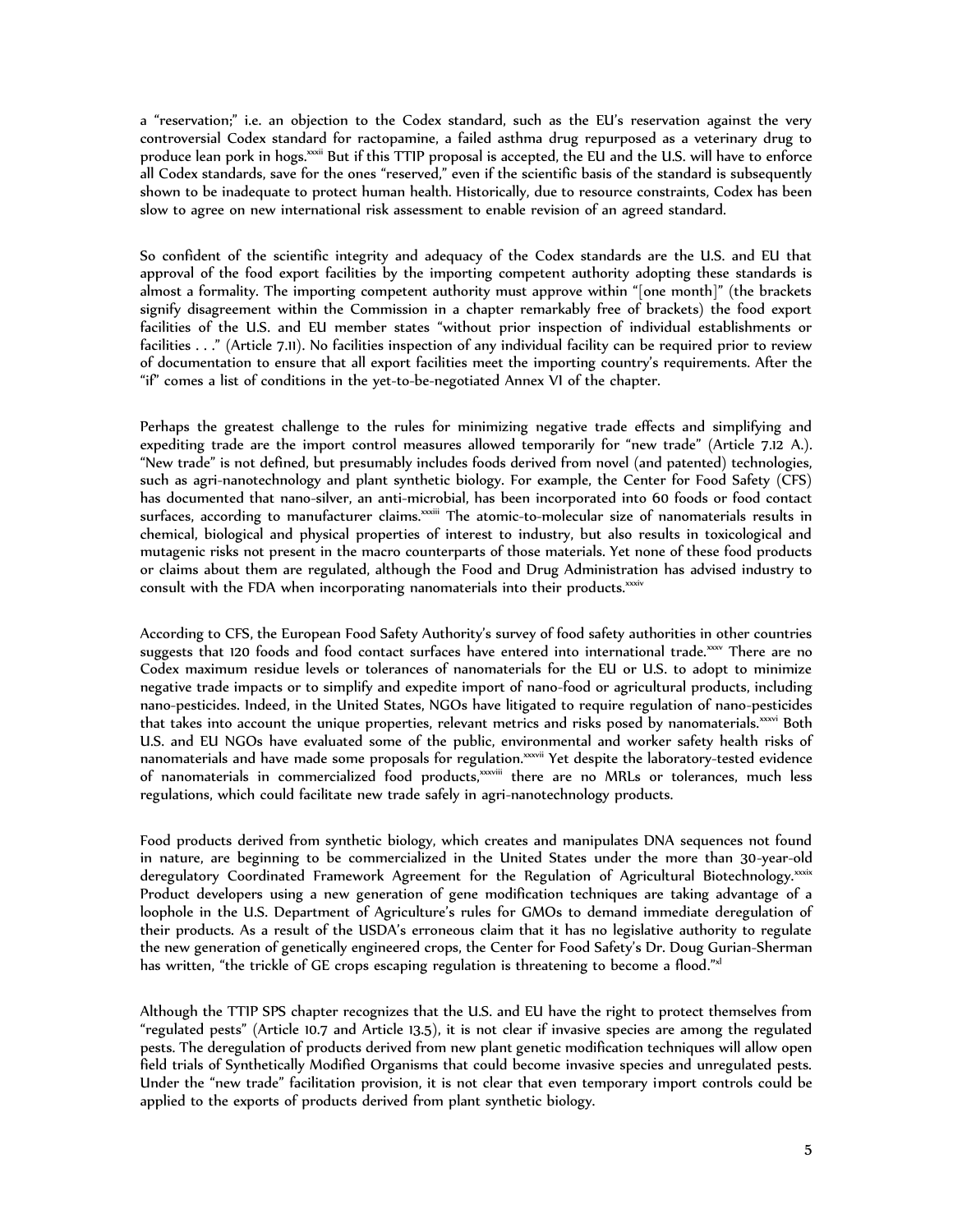### Auditing and verification of the efficacy of SPS controls

TTIP trade facilitation requires that the U.S. and the EU determine that their respective SPS measures, whether for a single standard or a whole system of food safety management, can be shown to be equivalent. Determining whether an exporting Party's SPS measure provides "the importing Party's appropriate level of sanitary protection rests solely with the importing Party acting in accordance with its administrative and legislative framework" (Article 9.3). Following "a positive equivalence determination," the U.S. and EU would implement the determination "normally within six months" (Article 9.4). Whether or not the USTR agrees with this ambitious proposed timeline for implementation, any determination of equivalence will be subject to document and facilities auditing and verification.

One of the more controversial issues about the "nature and frequency of audits and verification" by the importing Party's competent authorities will be to agree on "the inherent risks of the product" exported, whose SPS measures' implementation will be subject to audit and verification (Article 11.2). To some extent, the determination of "inherent risks" are defined by agreement on standards for that product, e.g. agreement on a Codex maximum residue level for a pesticide. As noted above, there are implicit disputes about "inherent risks," e.g. the 82 pesticides banned in the EU but currently allowed for use in the United States. But even within governments there are disagreements about extent and kind of risks. For example, Dr. Gurian-Sherman reported above that scientists advising the Environmental Protection Agency found environmental risks and human health concerns in a gene-silencing process, RNA interference.<sup>xli</sup> The USDA's Animal and Plant Health Inspection Service is apparently ignoring these concerns and risks in granting open field trial permits for plant synthetic biology varieties under their interpretation of their legislative authority.

The apparent lack of communication between the EPA and the USDA about RNA interference issues is part of a broader problem of uncoordinated U.S. food safety management that may make it more difficult to audit and verify the efficacy of U.S. implementation of SPS measures for exported foods. The U.S. General Accountability Office (GAO) reported that the Food Safety Working Group, which was supposed to have coordinated food safety management across U.S. federal agencies, no longer meets. While there is cooperation among some offices within U.S. agencies, GAO's past recommendations to develop a federal food safety performance plan to better coordinate food safety among all agencies and enable more efficient use of resources remain to be implemented.<sup>xlii</sup> Designating a competent authority in a trade agreement to resolve an auditing and verification problem may not suffice if the problem requires interagency coordination for which there is no adequate coordination mechanism. Democrats in the U.S. Congress have proposed the "Safe Food Act of 2015" to create an independent food safety authority to reduce the conflicting and duplicative authorities and expenses of 15 offices with SPS responsibilities. However, the Republican majority is not expected to allow a vote on the bill. xliii

Another form of evidence proposed for use in auditing and verification of the implementation of the SPS measures to provide the "appropriate level of sanitary protection" for importing country consumers is not the results of import re-inspection and testing (banned in Article 8, as noted above). Rather, it is the documentation on "audits and inspection by competent authorities of the exporting party" (Article 11.2). Since documentation is crucial to auditing and verification, one might assume that competent authorities would be obliged to publish the results of their auditing and verification procedures, if only to assure the public that auditing and verification are protecting human, animal and plant health. But one would be wrong to assume so. Instead, Article 11.9 merely states: "Each Party may publish the results and conclusions of its verification procedures." Or they may not, and leave the public none the wiser.

Import checks and fees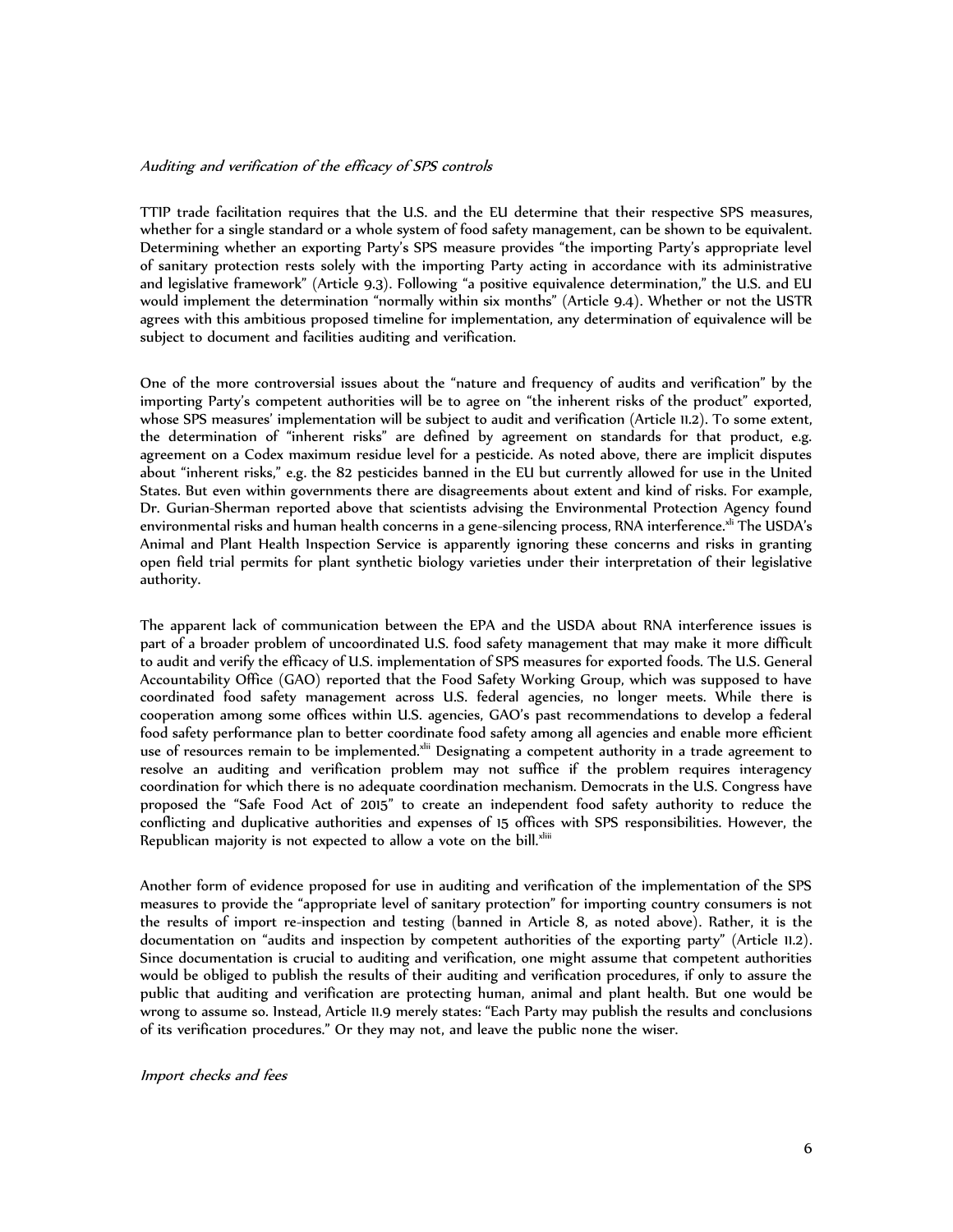Article 13 on import checks and fees presents challenges to interpretation for several reasons. First, as noted above, U.S. industry and some members of the U.S. Congress are opposed to paying fees for SPS regulatory and trade expediting services. The U.S. Congressional majority is opposed to general tax increases. As a result, negotiating Annex IX, concerning "principles and guidelines for import checks and fees, including the frequency of rate for import checks" (Article 13.1) will be difficult. How can negotiators propose principles for frequency of import check rates when it is uncertain whether there will even be the resources necessary to provide a rate of frequency of import checks that will fulfill the importing country's requirement for an "appropriate level" of SPS protection?

It appears that import checks will largely concern a review of documentation, since inspections "shall only be conducted in exceptional cases and with the understanding that they are temporary measures to build confidence" (Article 13.7). However, it is clear that import checks may also include inspections for "regulated pests" (Article 11.5) in food and agriculture. In the event of an import consignment rejection, the importing competent authority is to provide "all appropriate information, including laboratory results and methods" (Article 11.4), which likewise assumes inspection, however exceptional.

Article 13 provides for a procedure to appeal decisions of import non-compliance and, as always, any SPS measures required of the exporting party to bring a food or agriculture product shipment into compliance must not be "more trade restrictive than necessary" (Article 11.2). In sum, while product "re-inspection" is banned as "redundant" (Article 8), Article 13 would allow import inspection as part of an import check provided, of course, that governments have the resources to carry out the import checks at a rate of frequency sufficient to provide the "appropriate level" of human, animal and plant health protection.

### **Transparency**

There is a disjuncture about the kinds of SPS information that the EU and U.S. are required to provide in Article 14.1 and what they "will endeavor to exchange" in Article 14.2. The "shall notify" kinds of information include "significant changes in pest/disease status"; "findings of epidemiological importance with respect to animal diseases"; and "significant food safety issues relating to products traded between the Parties." All of these types of information certainly must be exchanged among competent authorities "without undue delay." But the kinds of information exchange classified as "will endeavor" are no less necessary to providing the "appropriate level" of protection," e.g. "the results of a Party's official controls and a report concerning the results of the controls carried out"; "the results of import checks" etc.

Why would it be necessary for competent authorities to know about "significant changes in disease status" but optional to know about the results of SPS measures to control those significant changes? While it very likely will require more time and resources to produce a report on the efficacy of SPS controls than to identify a "significant change in pest/disease," we see no reason why competent authorities should merely endeavor to exchange information about the results, effective or not, of the controls applied to prevent or remedy human, animal or plant health harm related to a traded food or agricultural product.

### Animal welfare

The animal welfare provisions are non-binding "best endeavor," save for a very important one: "The Parties will strengthen their research collaboration in the area of animal welfare to develop adequate and sciencebased animal welfare standards related to animal breeding and the treatment of animals on the farm, during transport and at slaughter." (Article 17.3) This binding commitment will prove to be a major challenge for the United States, insofar as the U.S. Department of Agriculture's Meat Research Center is reported to have supported experiments in animal breeding that are unethical, though legal, violations of animal welfare. The U.S. Animal Welfare Act of 1966 exempts farm animals used in experiments from animal welfare rules, so animal abuse in the service of research to increase commerce and trade is legal in the United States.<sup>xliv</sup> How will the European Commission harmonize its own laws with the U.S. law that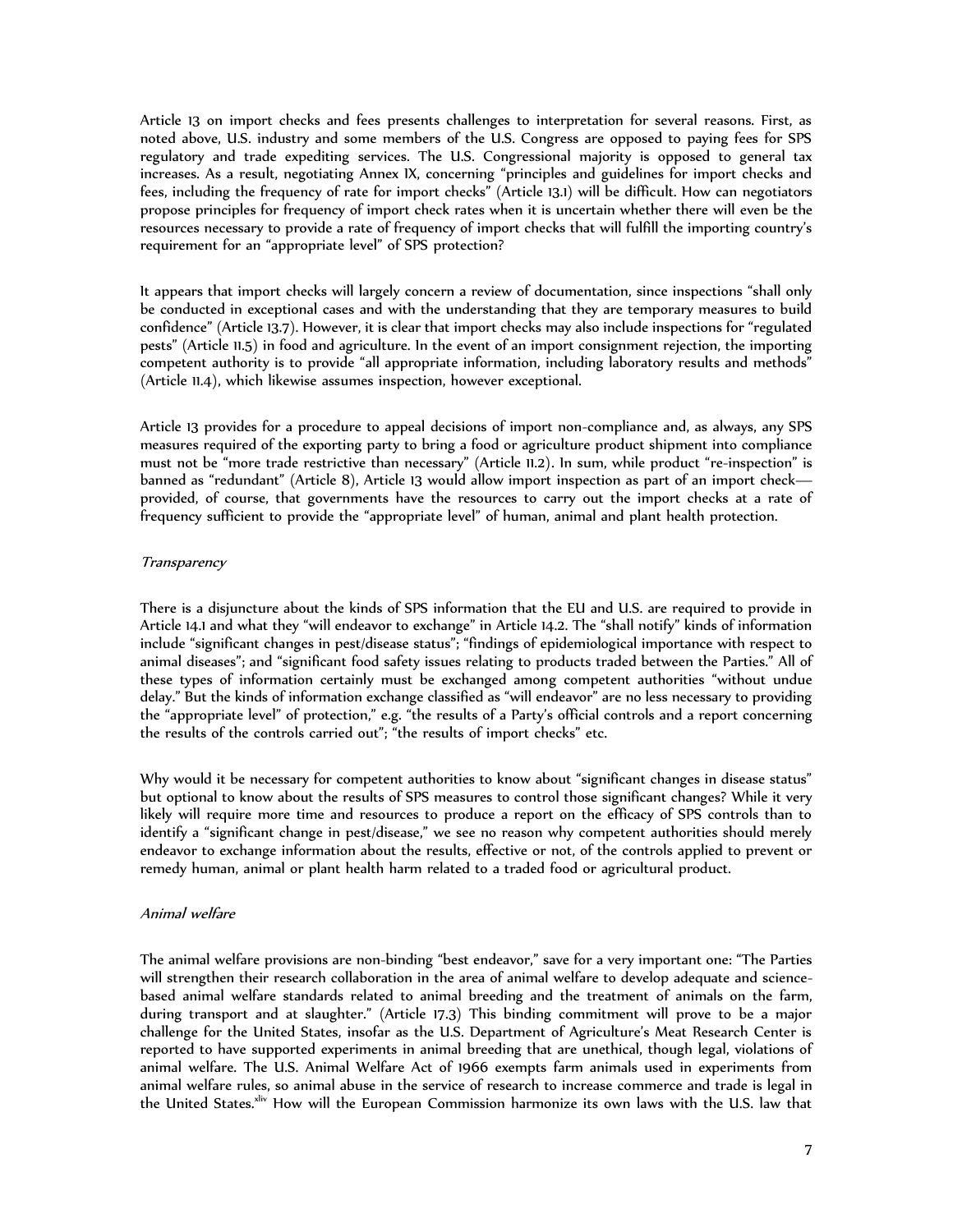exempts government research from animal welfare law? Will such an exemption include research done by a university or private firm under a government contract or grant?

It is conceivable that U.S. authorities can persuade European authorities that U.S. animal breeding techniques are "science-based" and therefore comply with the TTIP animal "science-based" welfare requirements. (Ethical foundations of animal welfare currently have no legal status in trade policy.) However, convincing European consumers to eat pork, beef and lamb produced as a result of a U.S. government meat research program that runs horrifying experiments to produce more meat for trade will be exceptionally difficult, no matter how low the price of such meat is driven by U.S. economies of scale in the meat and feed grains industry. Justifying animal welfare measures as not "least trade restrictive" could be difficult insofar as such measures likely will have to conform to the World Animal Health Organization (OIE in the French acronym) standards. Whereas OIE animal health standards often have a scientific basis, animal welfare at OIE and the recognition of animal welfare abuse as a harbinger of and contributor to animal health problems does not have a strong body of standards. OIE, which was founded in 1924, convened its first conference on animal welfare in 2004, and since then has developed an animal welfare work program toward standards-setting.<sup>xlv</sup>

How will OIE standards affect U.S. state animal welfare laws if OIE standards are used in a TTIP dispute to try to overturn those laws? For example, California laws require adequate space in cages for hens to lay eggs, and U.S. egg producers exporting to California have to obey those laws. The California laws have survived a challenge in U.S. federal courts by producers using inhumane "battery cages."xlvi Would the California laws survive the judgment of an ISDS private tribunal in a case brought by a foreign investor whose products included ingredients derived from battery cage eggs?

### The Joint Management Committee for SPS Measures

The functions of this Committee are primarily to manage the exchange of information and "provide direction for the identification, prioritization, management and resolution of issues" (Article 18.2 b). However, the Committee may also act as an early warning system for industry, per the proposed Regulatory Cooperation chapter, to "identify and discuss, at any early stage, initiatives that have an SPS component and would benefit from cooperation" (Article 18.3 b). When the Committee requires additional expertise "to address specific SPS issues . . . participants from non-governmental organizations may be included, with the agreement of the parties." Insofar as the purpose of the chapter is to "ensure that the Parties' sanitary and phytosanitary (SPS) measures do not create unnecessary barriers to trade," it is reasonable to infer that the vast majority of non-governmental experts invited to join the Committee for discussion of specific SPS issues will be industry experts and/or academic experts with industry ties.

### Conclusion

Following the transatlantic economic carnage that resulted from the deregulation of the financial services industry—an estimated \$12.8 trillion in the United States alone<sup>xlvii</sup>—the haste with which U.S. and EU negotiators are seeking to conclude TTIP negotiations, which put every regulation under "least trade restrictive" pressure, is very difficult to understand. It is true that a few industries stand to profit, such as the U.S. pesticide industry, if the European Commission harmonizes its pesticide residue rules downward to allow in commerce 82 pesticides that it currently bans.

However, TTIP proponents, even using econometric projections based on idealistic and counter-factual modeling assumptions (for example, no net employment loss), forecast negligible benefits for the economy as a whole. For example, one review found TTIP attributed increases in EU Gross Domestic Product to range from .5 percent to .7 percent by 2027 in the case of two studies.<sup>xlviii</sup> One NGO evaluation of TTIP forecast GDP increases has dismissed them as a "rounding error."xlix Using more realistic policy assumptions and partial equilibrium modeling, Jeronim Capaldo found that over a decade under TTIP, the European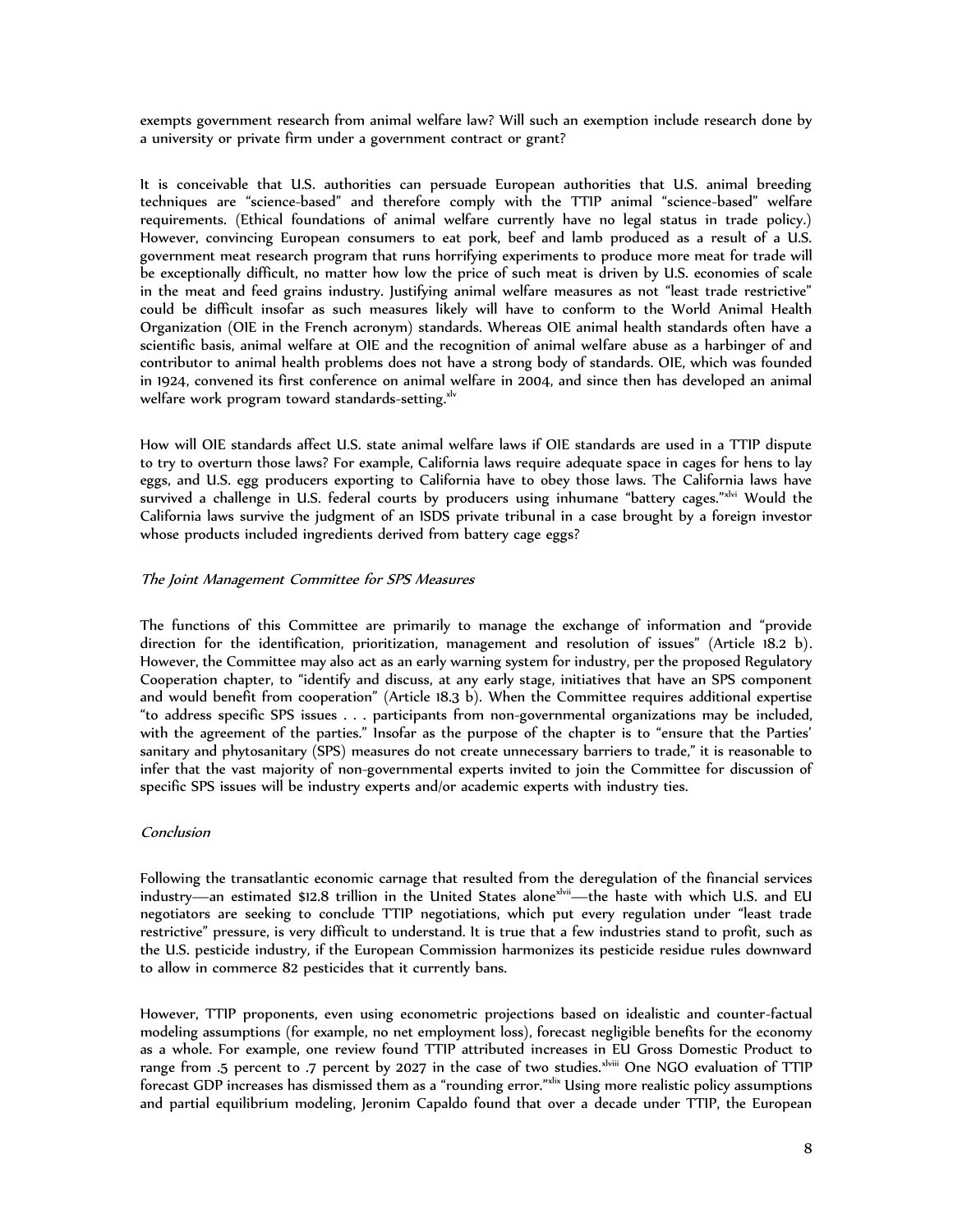Union members states would experience losses of net exports, Gross Domestic Product, labor income and government revenue, with a loss of 600,000 jobs adding to the current high EU unemployment rate, particularly among youth.<sup>1</sup>

Officials with statutory obligations to protect human, animal and plant health, and the environment must stay above the fray of macroeconomic predictions to consider how to respond to trade negotiators' proposals for expediting trade with least trade-restrictive SPS measures, while government austerity budgets make SPS resources for implementation and enforcement ever scarcer. European Commission SPS officials and EU member state officials should ask whether harmonizing their standards and implementation practices with those of the United States will serve the cause of European integration in a Single Market. European Union member state citizens should ask their SPS officials about some of the textual inconsistences in the Commission-proposed SPS chapter, as well as about EU and U.S. capacity to protect human, animal and plant health. The many regulatory problems raised by "new trade" of novel food and agricultural products should be the subject of a specific and thorough dialogue between citizens, scientists and their governments.

Without such dialogue, based in part on a careful analysis of the draft TTIP negotiating texts, the unhappy future under TTIP forecast in Capaldo's study could be worse in terms of the costs of SPS regulatory failure.<sup>li</sup> In a 2010 study, a former Food and Drug Administration economist estimated the annual healthrelated costs of acute (requiring hospitalization) foodborne illness in the United States at \$152 billion. This estimate does not break out the costs of trade-related foodborne illness, in part because the U.S. attempts to apply its SPS laws to domestic and foreign products without discrimination, per its trade agreement obligations. Yet it would be unrealistic to think that an increase in imported food and agricultural products, anticipated by TTIP proponents, would not also bring an increase in foodborne illness costs for which authorities must budget.

A 2014 scoping review of 84 studies on the cost of foodborne illness estimated the annual cost of foodborne illness in Sweden at \$171 million and \$2 million in Croatia.<sup>ii</sup> The review's authors report that there is a great deal of diversity in cost-of-illness estimating methodologies and data collection practices, to say nothing of demographic and economic differences among countries surveyed. Therefore, the authors do not and should not draw country-to-country comparisons. Nevertheless, as part of work to estimate the costs of foodborne illness in all EU member states with a consistent methodology, EU SPS officials should add a chapter that would outline the implementation challenges and resources required to prevent an increase in trade-related foodborne illness and associated costs. To sell TTIP to the public by publicizing forecasted benefits without also investigating and publicizing the costs of TTIP could be hazardous to European Union health, both economic and public.

I

<sup>i</sup> The European Commission discussed the proposed SPS chapter with U.S. authorities on September 29– October 3, 2014.

ii <http://trade.ec.europa.eu/doclib/press/index.cfm?id=1230>

iii "Transparency and the Obama Trade Agenda," Office of the U.S. Trade Representative, January 2015. [http://www.ustr.gov/about-us/press-office/fact-sheets/2015/January/Transparency-and-the-Obama-Trade-](http://www.ustr.gov/about-us/press-office/fact-sheets/2015/January/Transparency-and-the-Obama-Trade-Agenda)[Agenda](http://www.ustr.gov/about-us/press-office/fact-sheets/2015/January/Transparency-and-the-Obama-Trade-Agenda)

iv "Obama administration tightens grip on intelligence," *The New York Times*, April 22, 2014; Norman Soloman and Marcy Wheeler, "The Government's War on Whistleblowers," *The Nation*, October 27, 2014 and Tim Shorrock, "Obama's Crackdown on Whistleblowers," *The Nation*, April 15, 2013.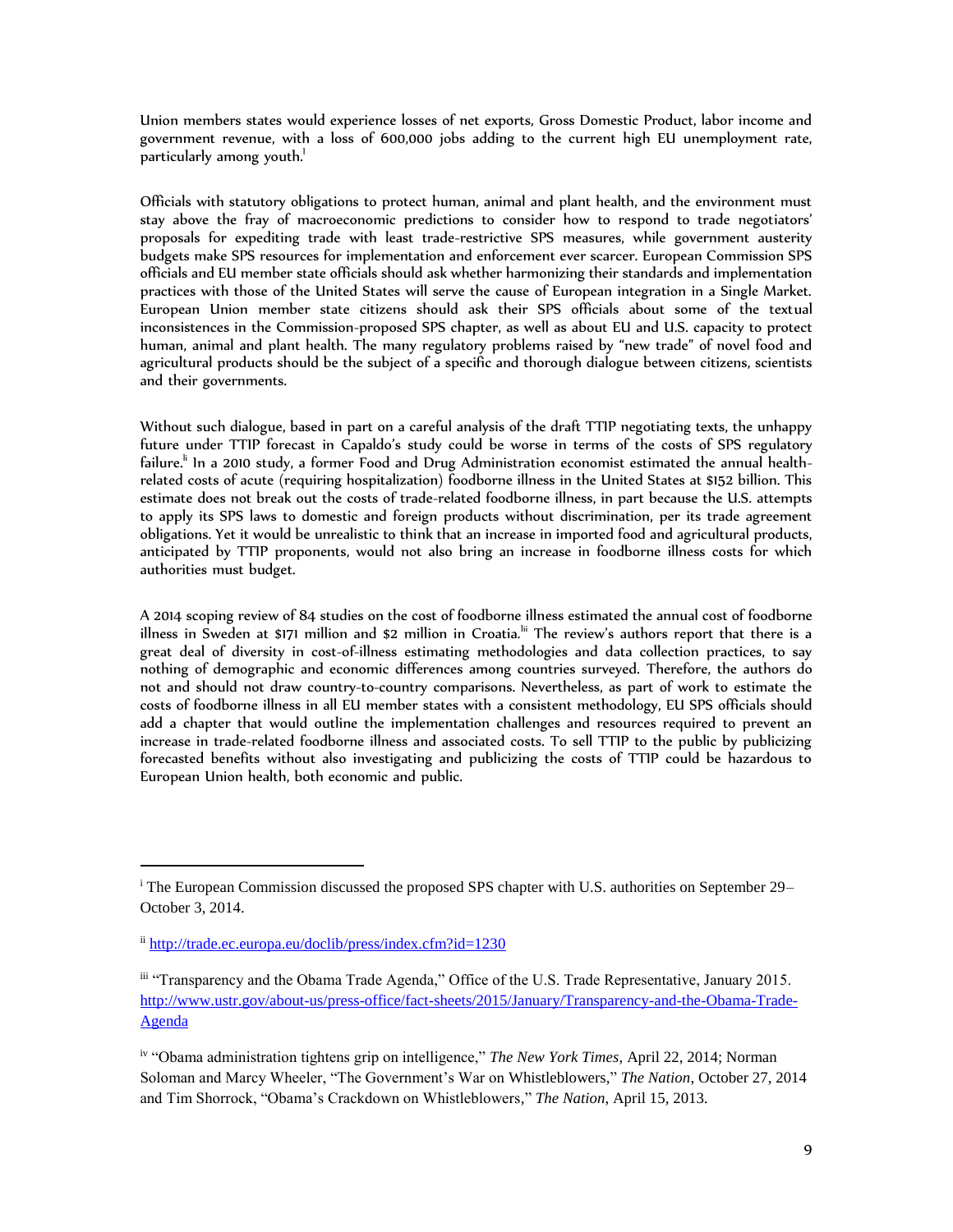<sup>v</sup> Steve Suppan, "Analysis of the draft Transatlantic Trade and Investment Partnership (TTIP) chapter on food safety, and animal and plant health issues (proposed by the European Commission, as of June 27, 2014)," Institute for Agriculture and Trade Policy, July 23, 2014. [http://www.iatp.org/files/2014\\_09\\_02\\_TTIP\\_SPS\\_Analysis.pdf](http://www.iatp.org/files/2014_09_02_TTIP_SPS_Analysis.pdf)

vi [http://trade.ec.europa.eu/doclib/docs/2015/january/tradoc\\_153026.pdf](http://trade.ec.europa.eu/doclib/docs/2015/january/tradoc_153026.pdf)

I

vii <https://stop-ttip.org/wp-content/uploads/2015/01/TTIP-EC-text-regulatory-cooperation-28.01.2015.pdf>

viii Glyn Moody, "European Commission's Clever Ruse to Introduce Corporate Sovereignty Regardless of Ratification Votes in EU," January 22, 2015, [www.techdirt.com](http://www.techdirt.com/)

ix Ante Wessels, "EU Parliament Group EPP in favor of ISDS," Foundation for a Free Information Infrastructure, January 25, 2015.<http://acta.ffii.org/?p=2297> and [https://www.vrijschrift.org/serendipity/index.php?/archives/172-Do-Opinions-109-and-213-Spell-the-](https://www.vrijschrift.org/serendipity/index.php?/archives/172-Do-Opinions-109-and-213-Spell-the-Death-of-ISDS-in-the-EU.html)[Death-of-ISDS-in-the-EU.html](https://www.vrijschrift.org/serendipity/index.php?/archives/172-Do-Opinions-109-and-213-Spell-the-Death-of-ISDS-in-the-EU.html)

x "Commission consultation on investor rights in TTIP makes a mockery of democracy," Corporate European Observatory, January 13, 2015. [http://corporateeurope.org/pressreleases/2015/01/commission](http://corporateeurope.org/pressreleases/2015/01/commission-consultation-investor-rights-ttip-makes-mockery-democracy)[consultation-investor-rights-ttip-makes-mockery-democracy](http://corporateeurope.org/pressreleases/2015/01/commission-consultation-investor-rights-ttip-makes-mockery-democracy)

xi "European Commission pushes for full transparency for ISDS in existing investment treaties," European Commission press release, January 29, 2015.<http://trade.ec.europa.eu/doclib/press/index.cfm?id=1247> and <http://trade.ec.europa.eu/doclib/press/index.cfm?id=1246>

xii The Convention establishing the World Bank Group International Centre for the Settlement of Investor Disputes has no transparency rules; indeed, no evidentiary rules, no system of jurisprudential precedent and no appeals process.<https://icsid.worldbank.org/ICSID/StaticFiles/basicdoc/partA.htm> Also see Ben Beachy and Lori Wallach, "Myths and Omissions: Unpacking Obama Administration's Defenses of Investor-State Corporate Privileges", Public Citizen, October 2014, at 22-23. [http://www.citizen.org/documents/ISDS](http://www.citizen.org/documents/ISDS-and-TAFTA.pdf)[and-TAFTA.pdf](http://www.citizen.org/documents/ISDS-and-TAFTA.pdf)

xiii "Ways & Means and Ag members press Froman for Enforceable SPS Measures," Inside U.S. Trade, August 27, 2013, cited in Suppan, "Analysis  $\dots$ ", 7.

xiv See Chapter 20 of the North American Free Trade Agreement. [https://www.nafta-sec](https://www.nafta-sec-alena.org/Home/Dispute-Settlement/Overview-of-the-Dispute-Settlement-Provisions#chap20)[alena.org/Home/Dispute-Settlement/Overview-of-the-Dispute-Settlement-Provisions#chap20](https://www.nafta-sec-alena.org/Home/Dispute-Settlement/Overview-of-the-Dispute-Settlement-Provisions#chap20)

xv E.g. "House Bill Lets Big Business Write the Rules and Secretly Block Them," Coalition on Sensible Safeguards, press release, January 30, 2015. [http://www.sensiblesafeguards.org](http://www.sensiblesafeguards.org/)

xvi [http://europa.eu/legislation\\_summaries/institutional\\_affairs/treaties/lisbon\\_treaty/ai0017\\_en.htm](http://europa.eu/legislation_summaries/institutional_affairs/treaties/lisbon_treaty/ai0017_en.htm)

xvii <http://oig.hhs.gov/oei/reports/oei-02-06-00210.pdf>

xviii Allison Sherry, "U.S. zeroes in on U software," *Minneapolis Star Tribune*, January 15, 2015.

xix "Imported Pork Recall Highlights Failures of Food Import Inspections," Food and Water Watch, January 20, 2015. [http://www.foodandwaterwatch.org/pressreleases/imported-pork-recall-highlights-failures-of](http://www.foodandwaterwatch.org/pressreleases/imported-pork-recall-highlights-failures-of-food-import-inspections/)[food-import-inspections/](http://www.foodandwaterwatch.org/pressreleases/imported-pork-recall-highlights-failures-of-food-import-inspections/)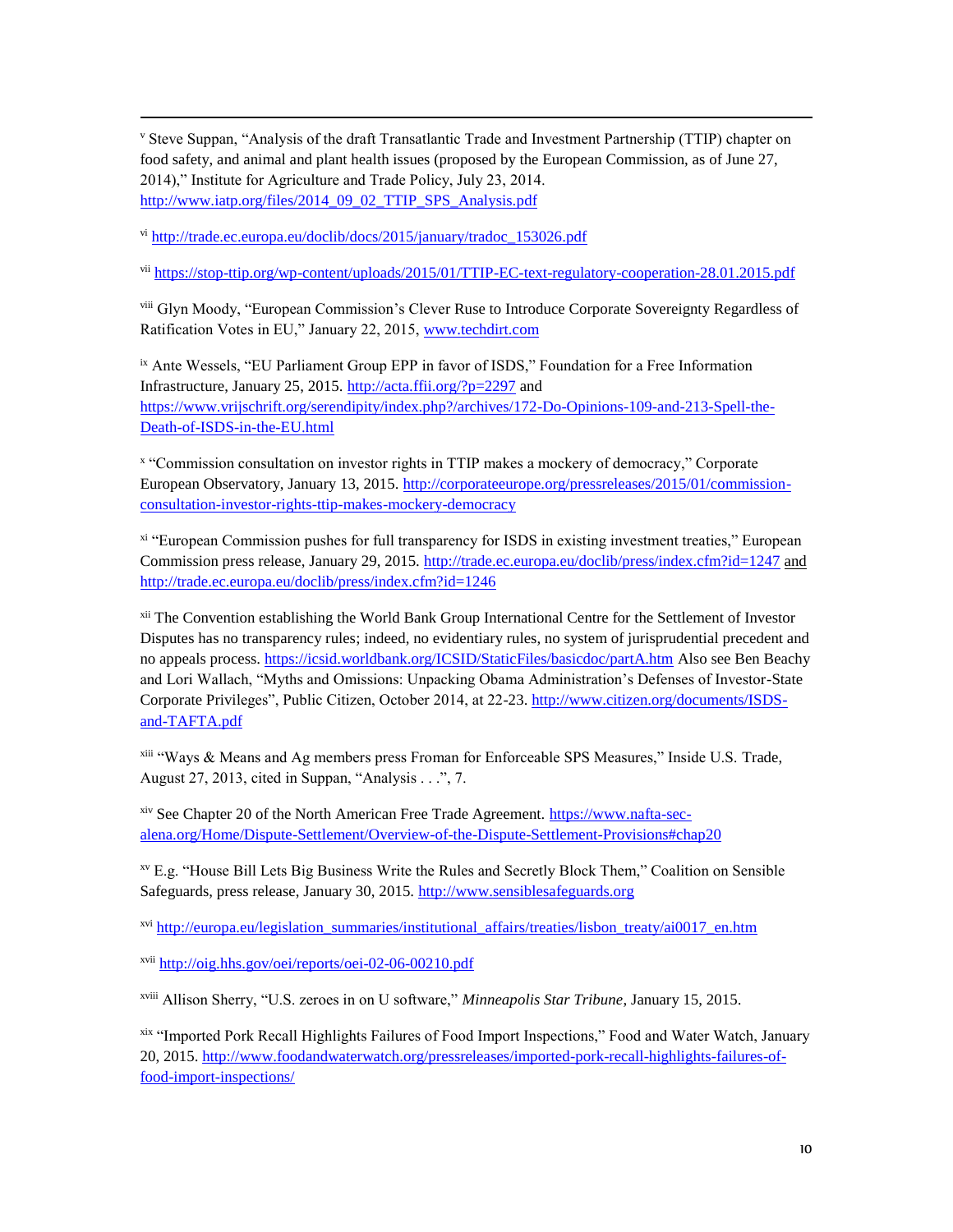xx Lydia Zuraw, "Congress Wants FDA to Drop Agency's Push for FSMA User Fees," *Food Safety News*, August 29, 2014.

xxi Joan Murphy, "APHIS says controversial inspection fee increases in final review," *Food Chemical News*, January 14, 2015.

xxii James Goodwin, "Your Up-to-Date Ten Day Forecast for Capitol Hill: A Blizzard of Antiregulatory Bills," Center for Progressive Reform, January 28, 2015. <http://www.progressivereform.org/CPRBlog.cfm?idBlog=F015C4BE-C064-A608-D41EA2BAB7B12331>

xxiii [http://trade.ec.europa.eu/doclib/docs/2015/january/tradoc\\_153032.pdf](http://trade.ec.europa.eu/doclib/docs/2015/january/tradoc_153032.pdf)

xxiv E.g. "TABD [Transatlantic Business Dialogue] Final Recommendations," *Inside U.S. Trade*, November 17, 1995.

xxv Stephane Horel and Brian Biankowski, "Scientists Who Are Critical of EU's Draft Chemical Regulation Policy Have Industry Ties," *Food Safety News*, September 26, 2013.

xxvi Erica Smith with Baskut Tuncak and David Azoulay, "Lowest Common Denominator: How the proposed EU-US Trade deal threatens to lower standards of protection from toxic pesticides," Center for International Environmental Law, January 2015, at 19. (Declaration of interest: IATP provided comments on a draft of this report.) [http://ciel.org/Publications/LCD\\_TTIP\\_Jan2015.pdf](http://ciel.org/Publications/LCD_TTIP_Jan2015.pdf)

 $x$ <sup>xxvii</sup> Ibid., 6-10.

I

xxviii "EU's food safety agency gives green light to Bisphenol A," *EurActiv*, January 21, 2015.

xxix Stephen Clapp, "California Court Would Return BPA to Prop 65 List of Harmful Chemicals," *Food Chemical News*, December 24, 2014.

xxx "FDA Says BPA in Food Containers Is Safe, But New Study Raises Concerns," *Food Safety News*, December 11, 2014.

xxxi Karen Hansen-Kuhn and Steve Suppan, "Promises and Perils of the TTIP: Negotiating a Transatlantic Agricultural Market," Institute for Agriculture and Trade Policy, October 2013, at 10-11. [http://www.iatp.org/files/2013\\_10\\_25\\_TTIP\\_KHK.pdf](http://www.iatp.org/files/2013_10_25_TTIP_KHK.pdf)

xxxii "An Exceptional Vote of the Codex Alimentarius Commission: the fallout to come," Global Food Safety Monitor, October 1, 2013[. http://us5.campaign](http://us5.campaign-archive1.com/?u=26fee7f7d268bc1c653da5892&id=5d37c1767e)[archive1.com/?u=26fee7f7d268bc1c653da5892&id=5d37c1767e](http://us5.campaign-archive1.com/?u=26fee7f7d268bc1c653da5892&id=5d37c1767e)

xxxiii "Nano-silver in Food and Food Contact Products," Center for Food Safety, December 15, 2014. [http://www.centerforfoodsafety.org/files/nano-silver\\_product\\_inventory-in-food-12514\\_66028.pdf](http://www.centerforfoodsafety.org/files/nano-silver_product_inventory-in-food-12514_66028.pdf)

xxxiv Steve Suppan, "FDA to industry: Please call us if you put nanomaterials in food," Institute for Agriculture and Trade Policy, August 20, 2014. [http://www.iatp.org/blog/201408/fda-to-industry-please](http://www.iatp.org/blog/201408/fda-to-industry-please-call-us-if-you-put-nanomaterials-in-food)[call-us-if-you-put-nanomaterials-in-food](http://www.iatp.org/blog/201408/fda-to-industry-please-call-us-if-you-put-nanomaterials-in-food)

xxxv <http://www.centerforfoodsafety.org/fact-sheets/3661/nano-silver-in-food-and-food-contact-products>

xxxvi "Non-profits Sue EPA for Failure to Regulate Novel Pesticide Products Created with Nanotechnology," Center for Food Safety, December 17, 2014. [http://www.centerforfoodsafety.org/press](http://www.centerforfoodsafety.org/press-releases/3664/nonprofits-sue-epa-for-failure-to-regulate-novel-pesticide-products-created-with-nanotechnology)[releases/3664/nonprofits-sue-epa-for-failure-to-regulate-novel-pesticide-products-created-with-](http://www.centerforfoodsafety.org/press-releases/3664/nonprofits-sue-epa-for-failure-to-regulate-novel-pesticide-products-created-with-nanotechnology)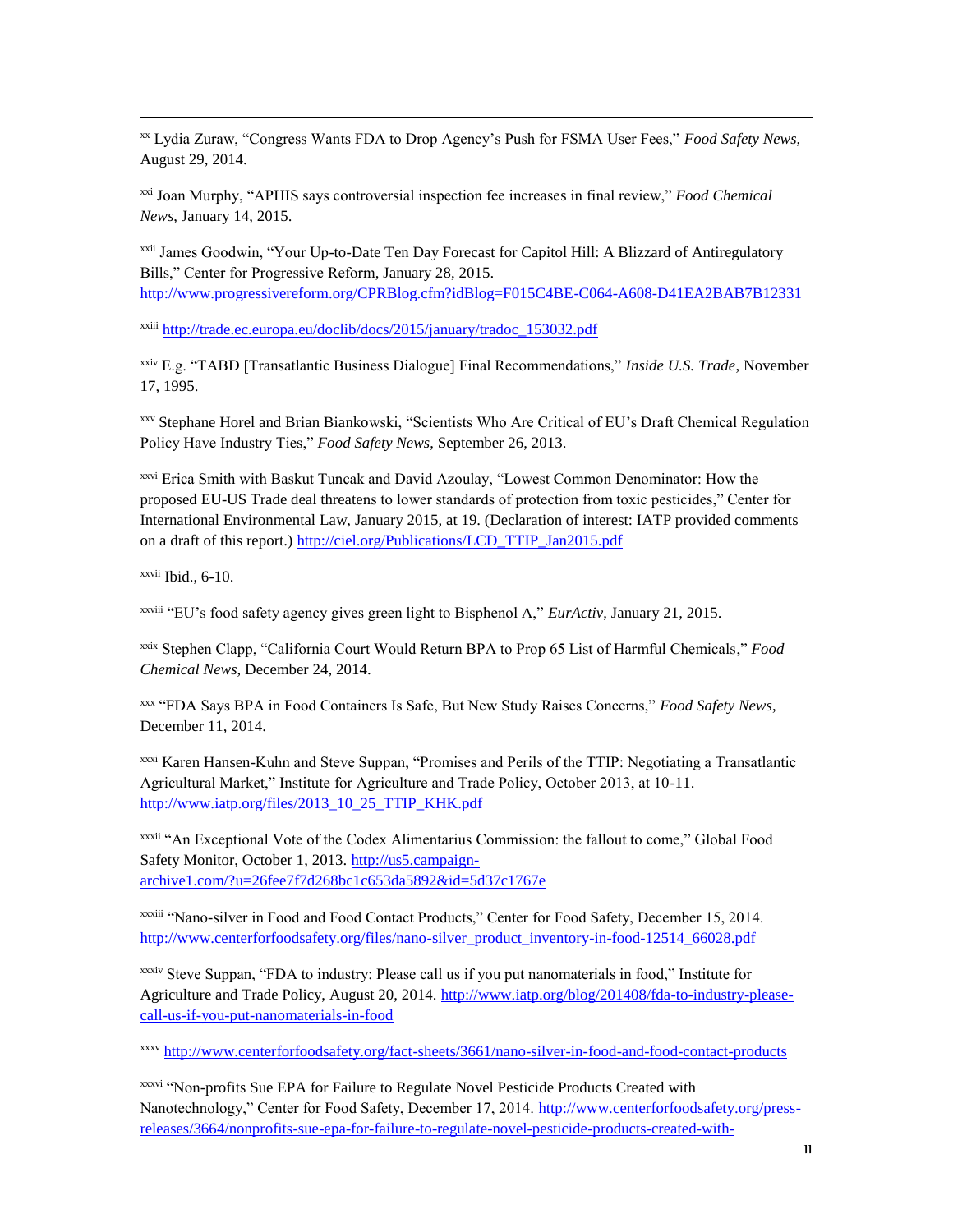[nanotechnology](http://www.centerforfoodsafety.org/press-releases/3664/nonprofits-sue-epa-for-failure-to-regulate-novel-pesticide-products-created-with-nanotechnology) (Declaration of interest: the Institute for Agriculture and Trade Policy is a co-plaintiff in this lawsuit.)

xxxvii David Azoulay and Baskut Tuncak, "Managing the unseen: opportunities and challenges with nanotechnology," Swedish Society for Nature Conservation, May 2014. [http://www.ciel.org/Publications/SSNC\\_Nano\\_May2014.pdf](http://www.ciel.org/Publications/SSNC_Nano_May2014.pdf)

I

xxxviii E.g. Andrew Behar, Danielle Fugere and Michael Passoff, "Slipping Through the Cracks: An Issue Brief on Nanomaterials in Foods," As You Sow, 2014. [http://www.asyousow.org/wp](http://www.asyousow.org/wp-content/uploads/2014/reports/SlippingThroughTheCracks-2014.pdf)[content/uploads/2014/reports/SlippingThroughTheCracks-2014.pdf](http://www.asyousow.org/wp-content/uploads/2014/reports/SlippingThroughTheCracks-2014.pdf)

xxxix Steve Suppan, "From GMO to SMO: How Synthetic Biology Evades Regulation," Institute for Agriculture and Trade Policy, July 2014. [http://www.iatp.org/files/2014\\_07\\_18\\_Synbio\\_SS\\_0.pdf](http://www.iatp.org/files/2014_07_18_Synbio_SS_0.pdf)

xl Doug Gurian-Sherman, "The Next Phase of Genetic Engineering: A Flood of New Crops Evading Environmental Regulation," *Civil Eats*, January 27, 2015[. http://civileats.com/2015/01/27/the-next-phase](http://civileats.com/2015/01/27/the-next-phase-of-genetic-engineering-a-flood-of-new-crops-evading-environmental-regulation/)[of-genetic-engineering-a-flood-of-new-crops-evading-environmental-regulation/](http://civileats.com/2015/01/27/the-next-phase-of-genetic-engineering-a-flood-of-new-crops-evading-environmental-regulation/)

xli Gurian-Sherman, Ibid. and<http://www.epa.gov/scipoly/sap/meetings/2014/january/012814minutes.pdf>

xlii "Federal Food Safety Oversight: Additional Actions Needed to Improve Planning and Collaboration (Highlights)," General Accountability Office, December 18, 2014. GAO-15-180. <http://www.gao.gov/products/GAO-15-180>

xliii Lydia Wheeler, "Democrats call for new food safety agency," *The Hill*, January 28, 2015. <http://thehill.com/regulation/231000-democrats-call-for-an-independent-food-safety-agency>

xliv Michael Moss, "U.S. Research Lab Lets Animals Suffer in Quest for Profit," *The New York Times*, January 20, 2015.

xlv "OIE's achievements in animal welfare," World Animal Health Organization, September 10, 2014. <http://www.oie.int/en/animal-welfare/animal-welfare-key-themes/>

xlvi Cally Carswell, "When California Changes Its Chicken Laws, It Affects Everybody," *Modern Farmer*, November 5, 2014[. http://modernfarmer.com/2014/11/egg-law/](http://modernfarmer.com/2014/11/egg-law/)

xlvii Dennis Kelleher, Stephen Hall and Katelynn Bradley, "The Cost of the Wall Street-Caused Financial Collapse and Ongoing Economic Crisis Is At Least \$12.8," Better Markets, September 15, 2012. [http://www.bettermarkets.com/sites/default/files/Cost%20Of%20The%20Crisis\\_0.pdf](http://www.bettermarkets.com/sites/default/files/Cost%20Of%20The%20Crisis_0.pdf)

xlviii Jeffrey Schott, "Broad Objectives and Prospects for TTIP," Peterson Institute, May 1, 2014, slide 5. <http://www.piie.com/publications/papers/schott20140501ppt.pdf>

xlix Werner Raza et al., "TTIP—A Good Deal?" The New School, December 2014. [http://www.economicpolicyresearch.org/images/docs/research/globalization\\_trade/Taylor\\_Policy\\_Note\\_1.9](http://www.economicpolicyresearch.org/images/docs/research/globalization_trade/Taylor_Policy_Note_1.9.15_FINAL.pdf) [.15\\_FINAL.pdf](http://www.economicpolicyresearch.org/images/docs/research/globalization_trade/Taylor_Policy_Note_1.9.15_FINAL.pdf)

l Jeronim Capaldo, "Transatlantic Trade and Investment Partnership: European Disintegration, Unemployment and Instability," Global Development and Environment Institute, Working Paper 14-03, October 2014, executive summary[. http://ase.tufts.edu/gdae/Pubs/wp/14-03CapaldoTTIP.pdf](http://ase.tufts.edu/gdae/Pubs/wp/14-03CapaldoTTIP.pdf)